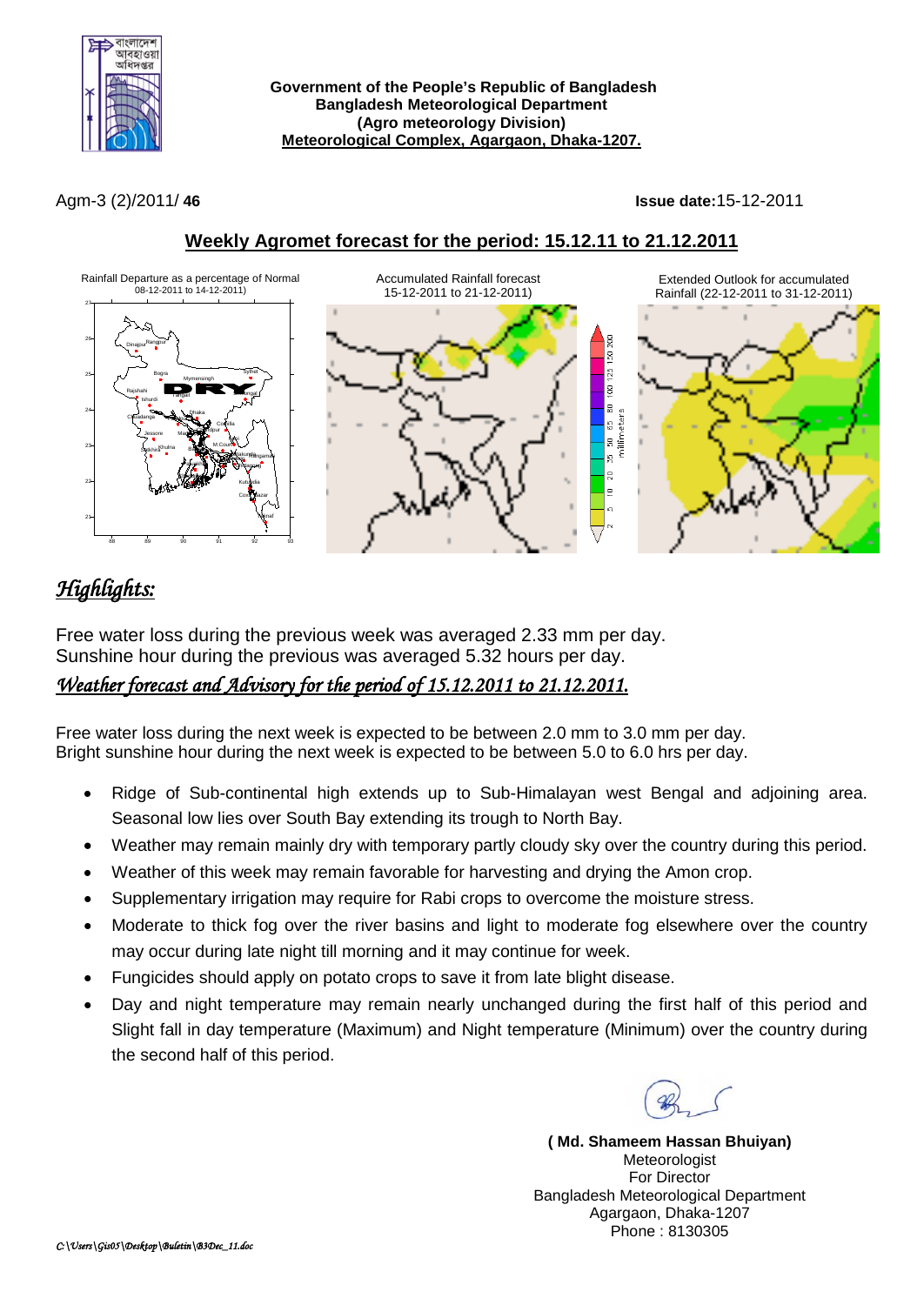## **Bangla Version**

### *c~e©vfvm, mgq: 15-12-2011 †\_‡K 21-12-2011*



#### *প্ৰধান বৈশিষ্ট্য সমৃহঃ-*

গত সপ্তাহের দৈনিক বাম্পীভবনের গড় ২.৩৩ মিঃ মিঃ ছিল।  $\frac{1}{2}$ সপ্তাহের দৈনিক সর্যকিরণ কালের গড় ৫.৩২ ঘন্টা ছিল।

### *আবহাওয়া পূৰ্বাভাসঃ- ১৫-১২-২০১১ ইং থেকে ২১-১২-২০১১ ইং পৰ্যন্ত।*

*AvMvgx mßv‡ni ev®úxfe‡bi ˆ`wbK Mo gvb 2.0 wgtwgt †\_‡K 3.0 wgtwgt \_vK‡Z cv‡i|* স্মাগামী সপ্তাহের সূর্যকিরণকালের দৈনিক গড় মান ৫.০ ঘন্টা থেকে ৬.০ ঘন্টা থাকতে পারে।

- উপমহাদেশীয় উচ্চচাপ বলয়ের বর্ধিতাংশটি হিমালয় সন্নিহিত পশ্চিম বঙ্গ এবং তৎসংলগ্ন এলাকা পর্যন্ত বিস্তৃত রয়েছে। দক্ষিণ *বঙ্গো*পসাগরে একটি মৌসূমী লঘুচাপ অবস্থান করছে এবং এর বর্ধিতাংশ উত্তর বঙ্গোপসাগর পর্যন্ত বিস্তৃত আছে।
- *G mßv‡n AvKvk AvswkK †gNjvmn mviv †`‡ki AvenvIqv cÖavbZt ﮋ \_vK‡Z cv‡i|*
- *G mßv‡ni AvenvIqv Avgb km¨ gvovB I ïKv‡bvi Dc‡hvMx \_vK‡Z cv‡i|*
- <u>পানিশণ্যতা রোধে রবি শস্যের জন্য সম্পূরক সেচের প্রয়োজন হতে পারে।</u>
- *শে*ষ রাত থেকে সকাল পর্যন্ত দেশের নদী অববাহিকায় মাঝারী থেকে ঘন কুয়াশা এবং দেশের অন্যত্র হালকা থেকে মাঝারী ধরনের *কু*য়াশা বিরাজ করতে পারে এবং এ অবস্থা প্রায় এক সপ্তাহ অব্যহত থাকতে পারে।
- *†jU eªvBU †ivM n‡Z Avjy km¨‡K iÿvi Rb¨ QÎvKbvkK cÖ‡qvM Kiv †h‡Z cv‡i|*
- *G mßv‡ni cÖ\_gv‡a© w`b I iv‡Zi ZvcgvÎv cÖvq AcwieZx©Z \_vK‡Z cv‡i Ges mßv‡ni wØZxqv‡a© w`‡bi m‡e©v"P Ges iv‡Zi*  সৰ্বনিম্ন তাপমাত্ৰা সামান্য হ্ৰাস পেতে পারে।

*(*মোঃ শামীম হাসান ভূইয়া) **আবহাওয়াবিদ** পরিচালকের পক্ষে বাংলাদেশ আবহাওয়া অধিদপ্তর, ঢাকা-১২০৭।